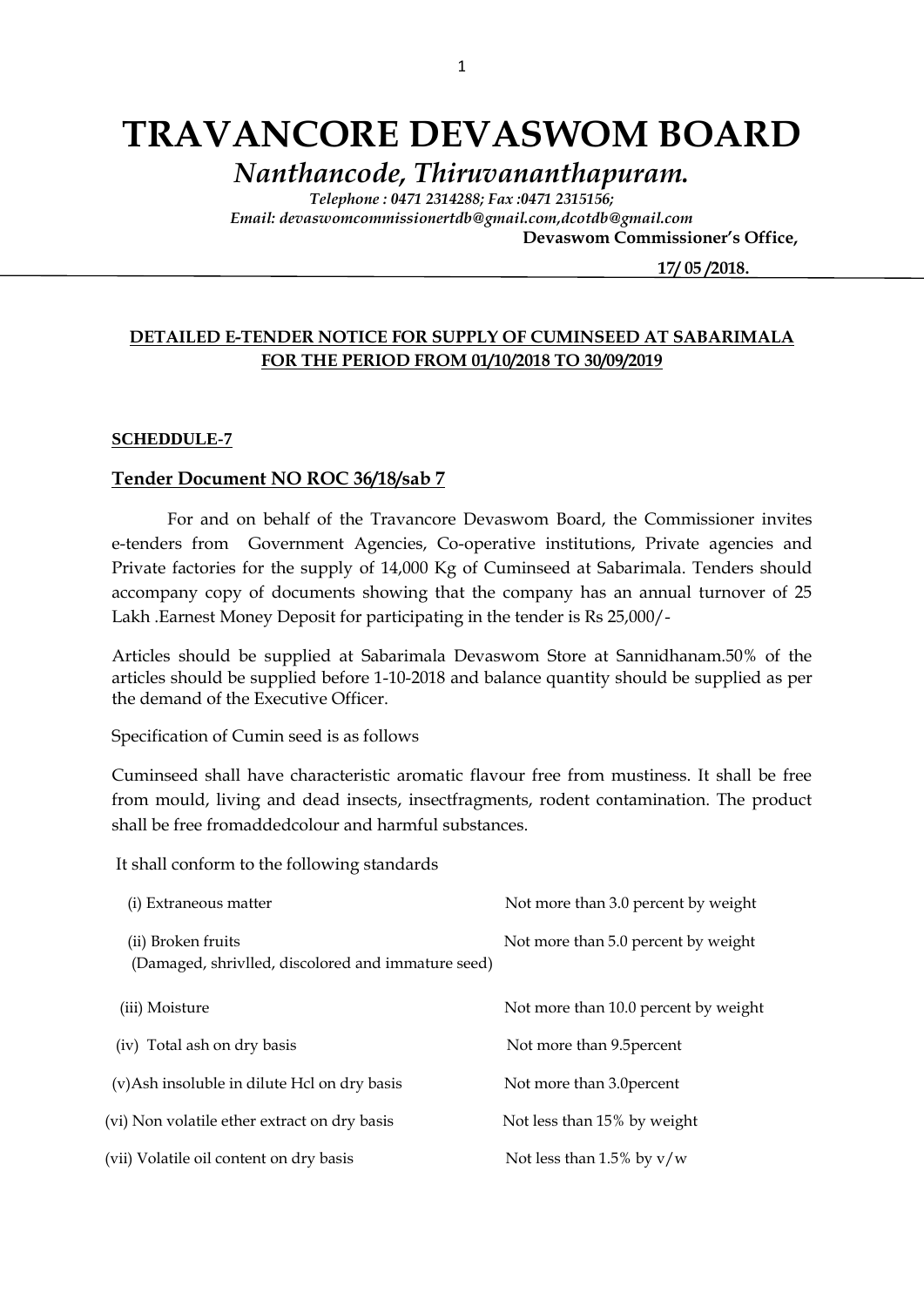(viii) Proportion of edible seeds other than cuminseeds Absent

(ix) Insect damaged matter  $\blacksquare$  Not more than  $\mathcal V$  by weight.

### **GENERAL CONDITIONS**

- 1.1 The food item shall conform to the standards prescribed in the Food Safety & Standards (Food Products Standards and Food Additives)Regulations,2011(REG:2.8.4).
- 1.2 The entire lot will be rejected if the above condition is violated and penal provision will be invoked as decided by the Commissioner of Food Safety, Kerala, to such violation.
- 1.3 The supplier shall liable to be prosecuted under the Food Safety &Standards Act, 2006,if standard variations are noted from those prescribed under the Food Safety & Standards, Food Products standards and Food Additives Regulations, 2011.
- 1.4 The payment will be released only to those suppliers who supply raw materials which conform to the standards under the Food Safety &Standards (Food Products Standards and Food Additives)Regulations, 2011
- 1.5 The supplier should submit an Analysis Certificate from an accredited laboratory along with every lot supply
- 1.6 The supplier should have a valid **FBO/PFA/FPO/FSSAI** license issued by the competent authority.
- 1.7 The tenders submitted by the defaulters on earlier occasions in contract with the TRAVANCORE DEVASWOM BOARD will not be considered. The tenderer shall submit an affidavit along with the tender swearing that he is not a defaulter to the TRAVANCORE DEVASWOM BOARD on any earlier occasion.
- 1.8 The Cuminseed should be packed only in bags conforming to the standards of Food Safety. The name of the supplier and the month and year of packing should be mentioned on the bag. The bags should be of good quality and contain inner coating or having double layer so that Cuminseed can be preserved for long period without any contamination and not affected by humidity.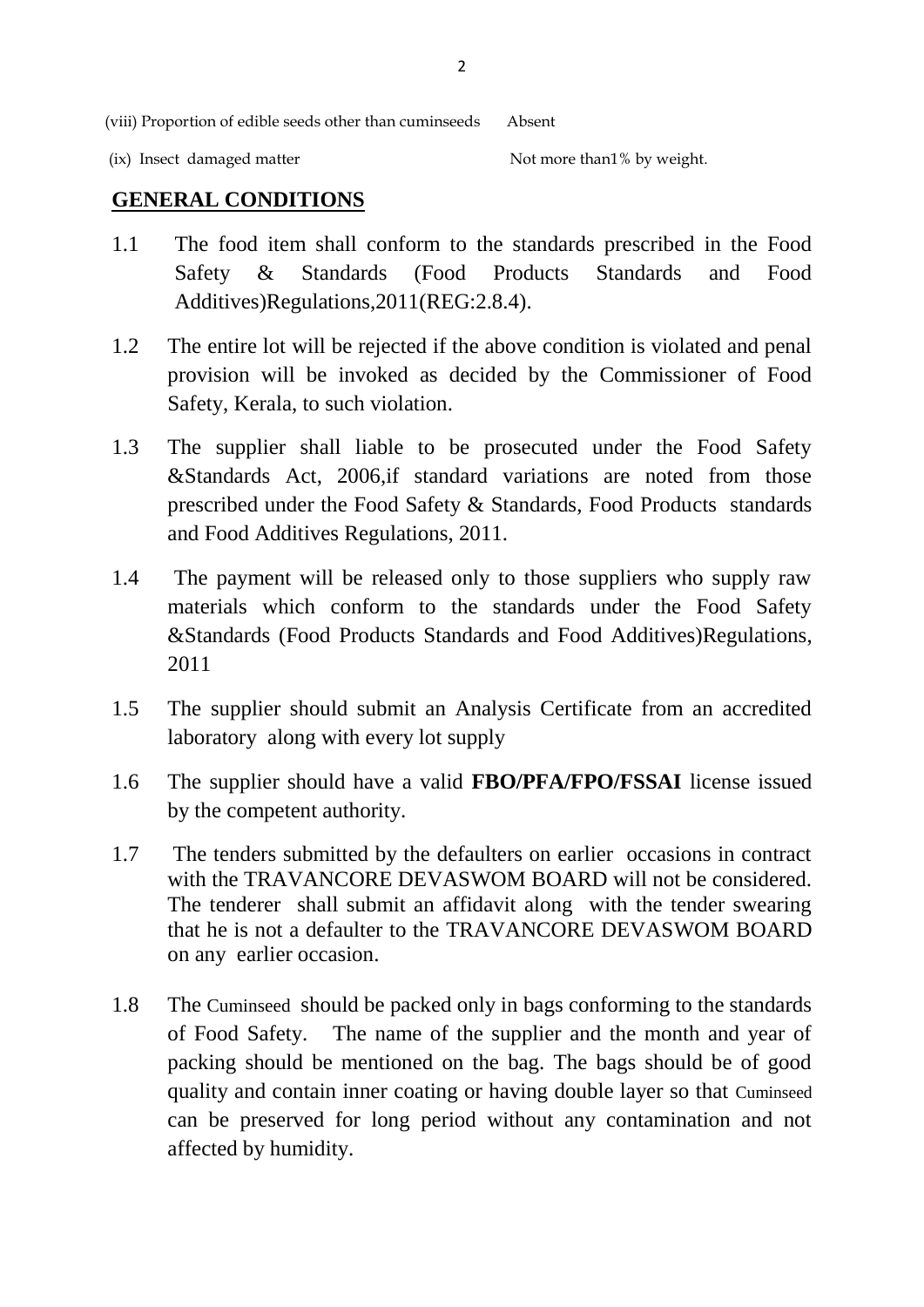- 1.9 The suppliers should furnish the weight of the lorry load from the Weigh Bridge situated at Pampa and also furnish the Quality Certificate from accredited analytical laboratory for each load in addition to the test at Pampa.
- 1.10 The payment will be made only for the weight of the article excluding the weight of the bag.
- 1.11. The rates quoted should be inclusive of taxes, freight upto the respective designation, loading and unloading charges and all other expenses.
- 1.12. In case the contract is awarded, Bank Guarantee for an amount equivalent to 10% of the total value of the articles to be supplied and valid for one year will have to be produced as security for satisfactory fulfillment of the contract at the time of executing the Agreement.
- 1.13. Necessary agreement should be executed with the Devaswom Commissioner Travancore Devaswom Board within the stipulated time.
- 1.14. The Travancore Devaswom Board reserves the right to apportion the quantity among the suppliers.
- 1.15. No compromise in the quality of the articles will be allowed. **In case ,the samples contain health hazardous elements like tetrazine ,stringent action will be taken against the Firms submitting those samples, as recommended by the Commissioner of Food Safety, Kerala.**
- 1.16. The Tenders should be submitted through online on or before 11.00 A.M on 05.06.2018 . The Tenders will be verified at 11.00 A.M on 07.06.2018
- 1.17. The Tenderers should submit four kilograms of samples on 07/06/2018 to the Office of the Devaswom Commissioner.
- 2.17. The Tenders submitted by those who were defaulters in the previous years will not be considered.
- 1.18. The bidders should have the necessary portal enrolment with their own Digital Signature Certificate.

1.19. *If any tenderer withdraws from his tender before the expiry of the period fixed for keeping the rates firm for acceptance, the Earnest Money if,*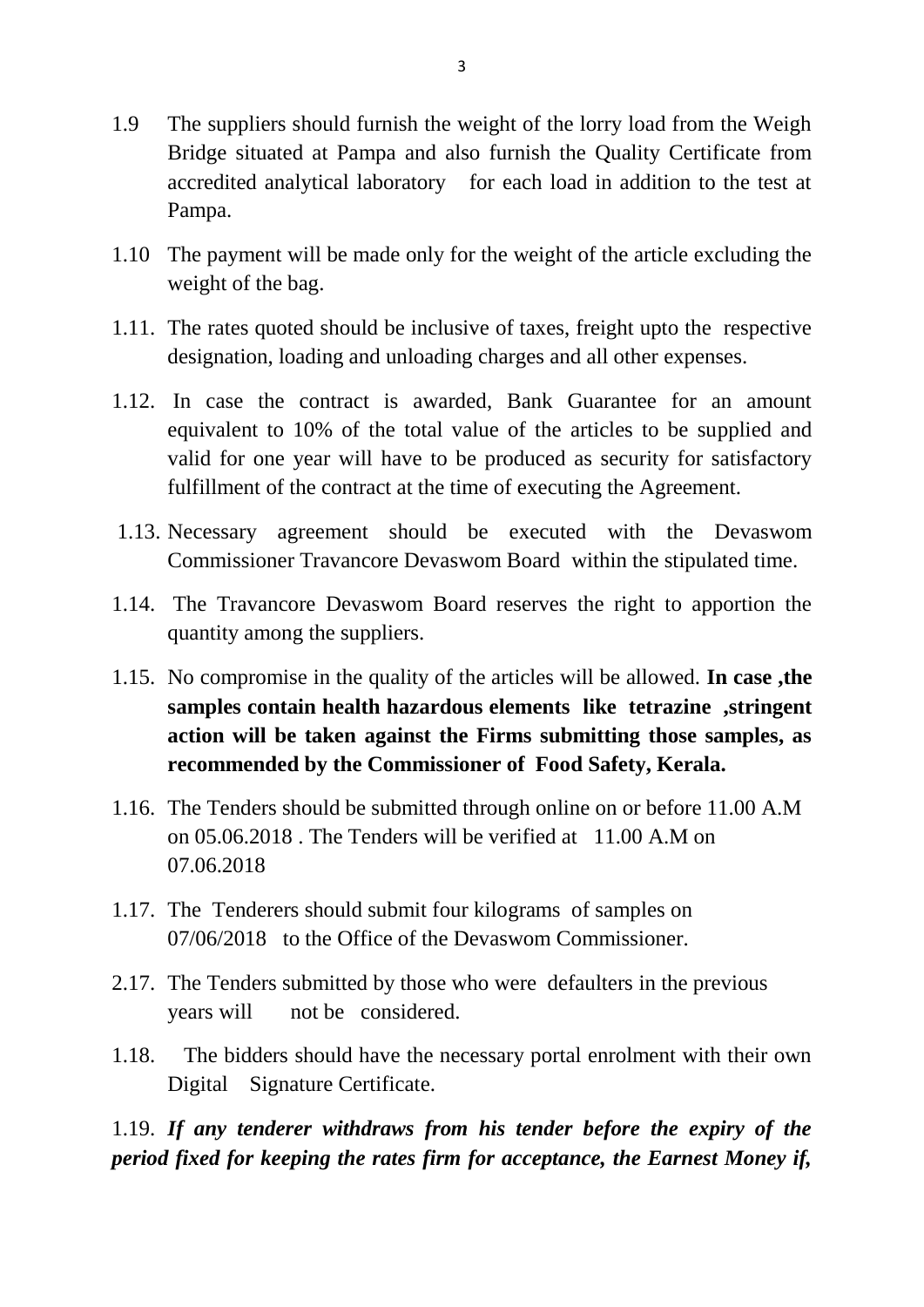*any, deposited by him will be forfeited to the Board and such other legal actions will be taken against him as the Board thinks fit.*

*1.20. In case where a successful tenderer, after having made partial supply fails to fulfill the contract in full, all or any of the materials not supplied may at the discretion of the Board, be purchased by means of another tender/ quotation or by negotiation or from the next higher tenderer who had offered to supply already and the loss, if any, caused to the Board shall thereby together with such sum as may be fixed by the Board towards damages be recovered from the defaulting tenderer.*

*1.21. Any sum of money due and payable to the contractor (including security deposit returnable to him) under this contract may be appropriated by the Purchasing Officer or the Board or any other person authorized by the Board and set off against any claim of the Purchasing Officer or the Board for the payment of a sum of money arising out of or under any other contract made by the contractor with the Purchasing Officer or the Board or any other person authorized by the Board. Any sum of money due and payable to the successful tenderer or contractor from the Board shall be adjusted against any sum of money due to the Board from him under any other contract.*

## **2. DETAILS OF PRE-QUALIFICATION CRITERIA FOR THE TENDERS, TIME AND SCHEDULE AND COST OF BIDDING DOCUMENT, EMD TO BE SUBMITTED BY THE BIDDER FOR PARTICIPATION IN THIS BID**

- (a) Cost of tender document.-Rs100/- through online
- (b) Earnest Money Deposit –Rs 25,000 /-(Rupees Twenty Five Thousand only)

through online

- (c) Tender Closing date: 05.06.2018at 11.00 A.M
- (d) Tender Opening date 07.06.2018 at 11.00 A.M
- (e) Mode of submission of tender :Tender should be submitted through online in*'' www.etenders.kerala.gov.in''.*
- (f) Tender documents consisting of qualification information and eligibility criteria of bidders, Technical specification, schedule of quantities etc. are available in the web site **''www. etenders.kerala.gov.in''.**
- (g) Other details of tender documents are available in the website**''www.etenders.kerala.gov.in''.**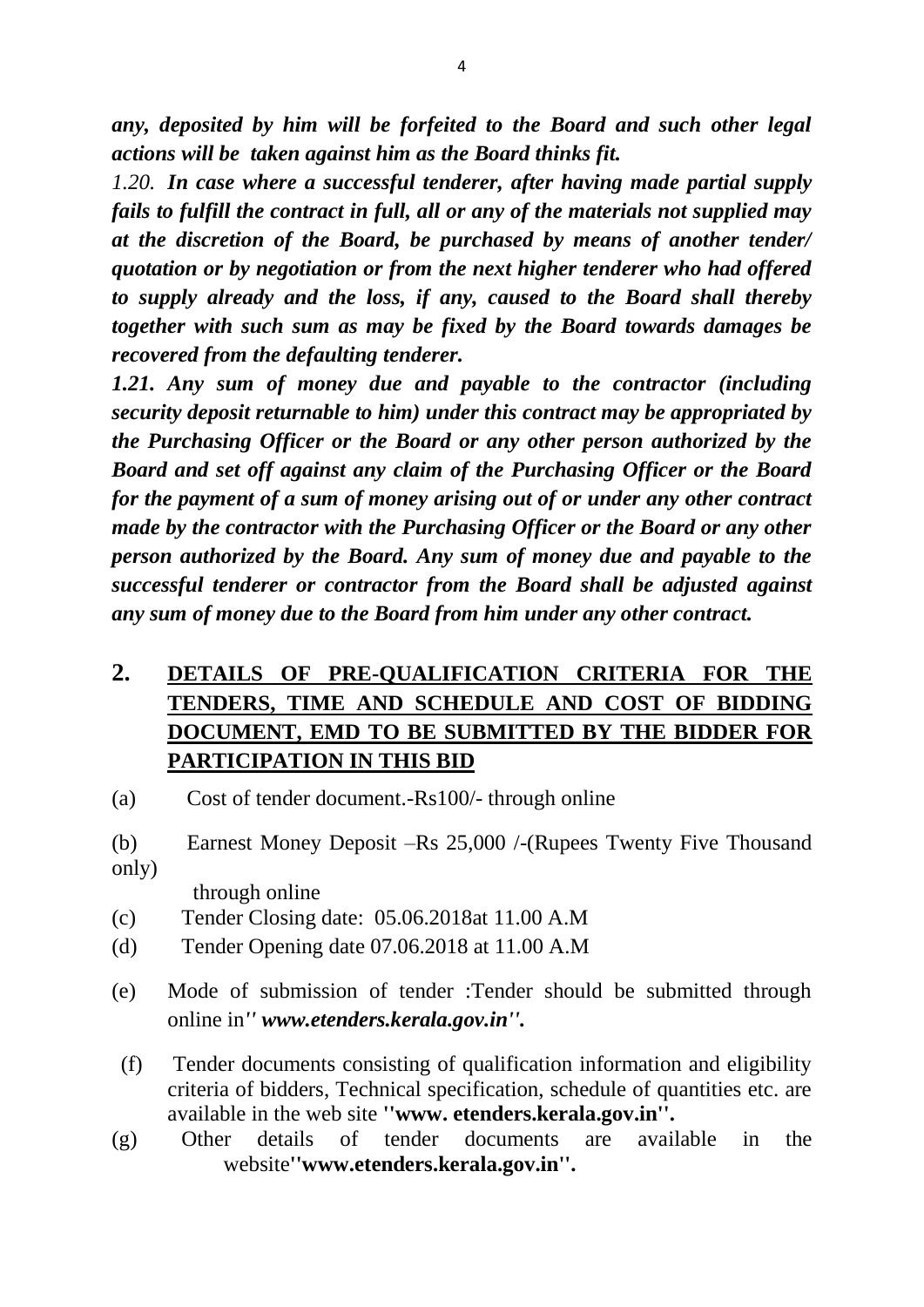## **3.DOCUMENTS TO BE FURNISHED ALONG WITH THE TENDER**

*3.1 The* Cuminseed *Manufacturing Units should have proper valid license by the authority concerned for manufacturing/processing and storing of*  Cuminseed*, the copy of which will have to be furnished. In respect of Traders and processors a valid trading license as may be applicable for trading in*  Cuminseed*, a copy of which may be submitted.*

*3.2 Attested copy of the Audited Balance Sheet and Profit / Loss Account for the t three years duly certified by a Chartered Accountant if it is a own manufacturing unit. In case of a leased unit, the above documents of both the entities i.e. the lessor and the lessee will have to be furnished. In respect of Traders and Processors, the attested copy of the Balance Sheet and the Profit/ Loss Account for the last three years duly certified by a Chartered Accountant shall be submitted.*

*3.3 The applicants shall submit attested copy of the Income Tax Returns of last three years with a copy of PAN card attested by authorized signatory.*

*3.4 Attested copy of Certificate of Registration under Excise, VAT, State / Central SalesTax Act, Service Tax Act as applicable.*

- *3.5. Certificate showing the experience in the respective fields issued by the District Level Officers of the Industries Department of the State Government.*
- *3.6. A Passport size photo of the proprietor or the managing authority along with three specimen signatures duly attested by a Gazetted Officer or Notary Public.*

*3.7 An affidavit on Rs 200/- Non Judicial Stamp Paper and Notarized , regarding:*

*3.7(a). Not having been prosecuted for the violation rules / law under the Essential Commodities Act or any such others law or orders thereunder in any court of law.*

*3.7(b). Not having been black listed by any organization or Government for non-performance of contractual obligation.*

**3.8 In case of partnership firm or Co-operative or Corporate, the Cuminseed** *Manufacturing Units, Trading Firms and processing units should furnish a copy of the partnership deed or byelaw or Memorandum as the case may be. In case of partnership firms, the share holding pattern should be duly certified by the Chartered Accountant along with details such as name, age,*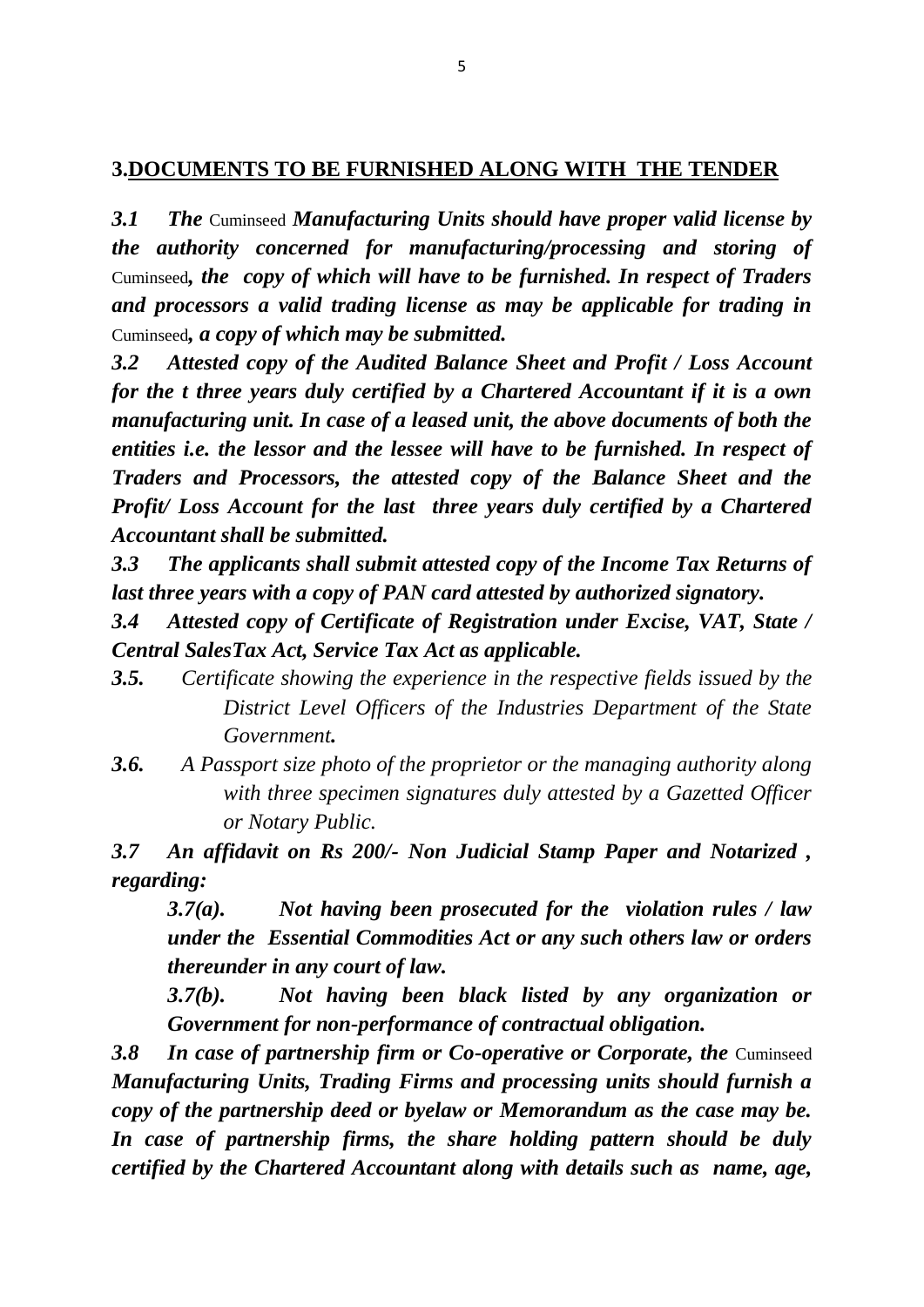*education and experience of the partners. In case of Co operative / corporate body copy of letter of authorization of the Chief Executive or the authorized person to register and participate in the e-procurement/tender process should be furnished.*

*3.9 In case of supplier who has entered in to lease agreement with the*  **Cuminseed** *manufacturing Units, the copy of the legally registered lease agreement duly certified by the Charted Accountant shall be enclosed.*

*3.10 The* **Cuminseed** *Manufacturing Units, Trading firms should furnish letter of authority or power of attorney for having authorized the person to sign the documents on behalf of the firm or society or corporate body. Attestation of signature of such authorized signatory from the Bank where the firm is having its account is essential.*

*3.11 The address proof of the authorized signatory viz. Telephone bill/copy of Passport /Electricity bill/ voter ID proof/Aadhar Card should be submitted along with the application. The address proof in respect of the firm shall be either certificate of registration or certificate of incorporation issued by the authority concerned.*

*3.12. Bank Account details of the firm along with the IFSC code, Branch details and address shall be furnished in the letterhead of the firm.*

# 3.13. **Details of online payment are given separately in the Appendix attached with the tender document.**

## **4. SPECIAL INSTRUCTIONS TO THE BIDDER FOR THE E-SUBMISSION OF THE BIDS**

- 4.1 Bidder should do the registration in the tender site http://etenders.kerala.gov.in using the option available. Then the Digital Signature Registration has to be done with the e-token, after logging into the site. The e-token may be obtained from one of the authorized certifying authorities such as SIFY/TCS/nCode.
- 4.2 If there is any clarification, this may be obtained online through the tender site or through the contract details. The Bidder should take into account the Corrigendum if any published If any before submitting the bids through online.
- 4.3 After the bid submission, the acknowledgement number given by the etendering system should be printed by the bidder and kept as a record of evidence for online submission of bid for the particular tender.
- 4.4 The Tender Inviting Authority (TIA) will not be held responsible for any sort of delay or difficulties faced during the submission of bids through online by the bidders.